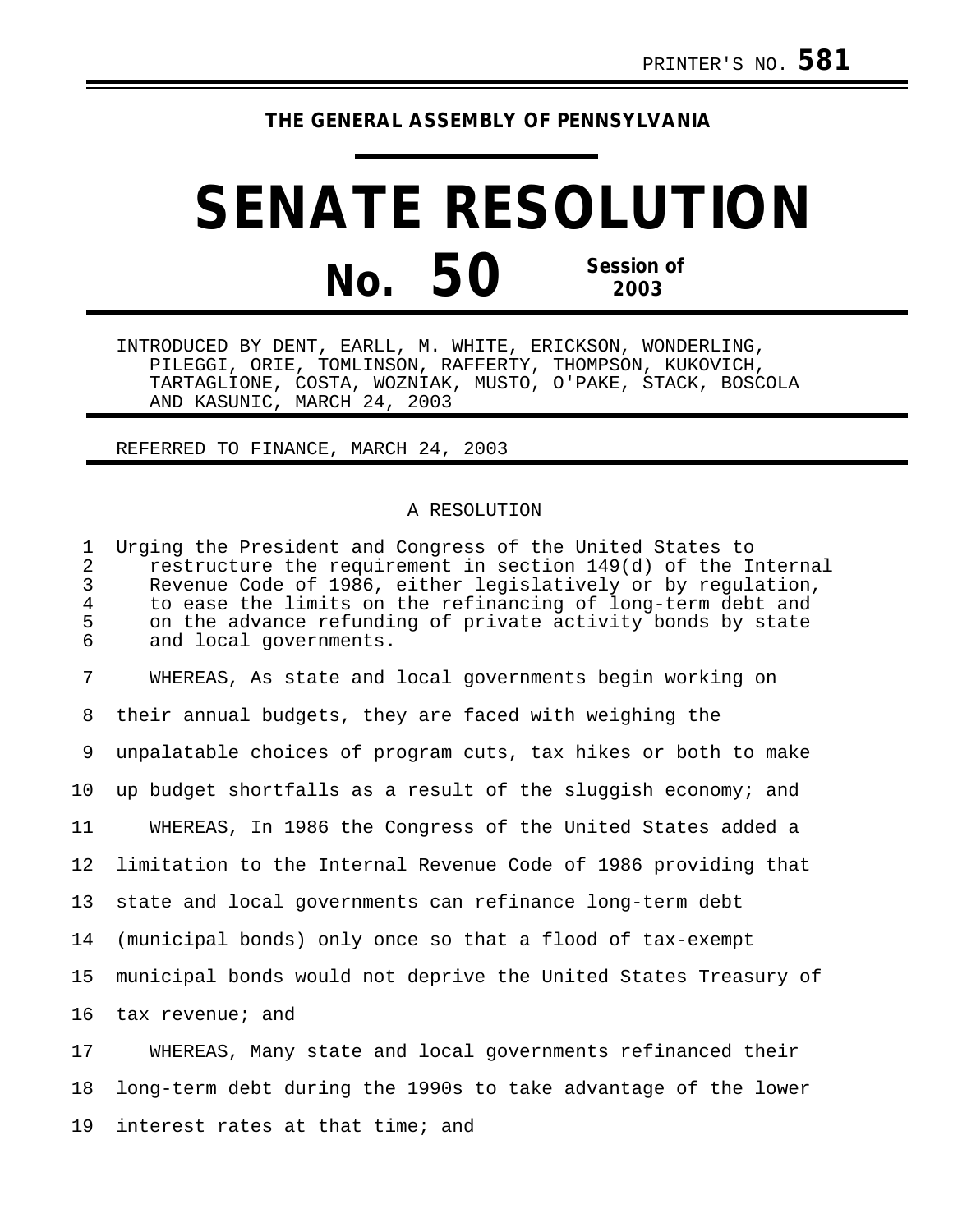1 WHEREAS, The slowdown in the economy has led to even lower 2 interest rates and provides the potential for state and local 3 governments to refinance currently outstanding debt at 4 historically low-interest rates and may hold the answer 5 governments are looking for in an attempt to save badly needed 6 funds; and

7 WHEREAS, By Federal law, those same governments now have only 8 one opportunity to take advantage of favorable market conditions 9 and achieve lower borrowing costs; and

10 WHEREAS, Section 149(d) of the Internal Revenue Code of 1986 11 also prohibits the advance refunding of all private activity 12 bonds, other than qualified section  $501(c)(3)$  bonds, if the 13 bonds are to maintain their tax-exempt status; and

14 WHEREAS, Private activity bonds are commonly used by state 15 agencies and local governments to finance important initiatives 16 such as housing and redevelopment projects; and

17 WHEREAS, Current economic uncertainties increasingly pinch 18 state and local government budgets compounded by the increased 19 and unforeseen burdens of funding safeguards against terrorism; 20 and

21 WHEREAS, In order to provide state and local governments with 22 the tools and flexibility they need to face these changing 23 circumstances, additional opportunities are needed to advance 24 the refunding of outstanding debt; therefore be it 25 RESOLVED, That the Senate of the Commonwealth of Pennsylvania 26 urge the President and the Congress of the United States to 27 restructure the requirement in section 149(d) of the Internal 28 Revenue Code of 1986, either legislatively or by regulation, to 29 afford state and local governments the flexibility they need to 30 take advantage of favorable market conditions by providing 20030S0050R0581 - 2 -